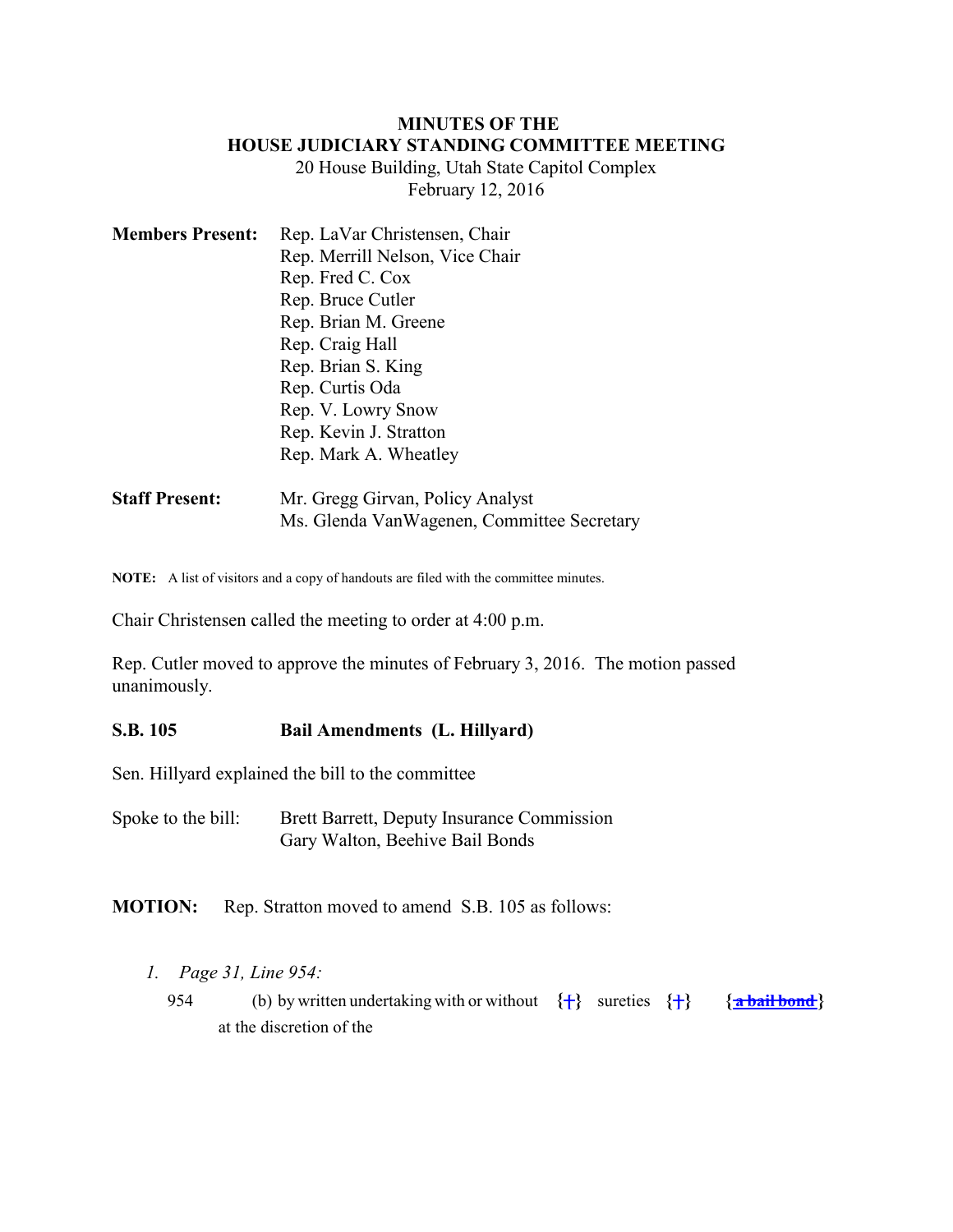> *2. Page 32, Lines 958 through 959:* 958 the current mailing address  $[\text{and}]$ , telephone number, and email address of the  $\{\uparrow\}$  surety  $\{\uparrow\}$ 959 **{ individual posting bail** } .

The motion passed unanimously.

**MOTION:** Rep. Stratton moved to pass the bill out favorably as amended. The motion passed unanimously.

#### **H.B. 91 Interest Rate Amendments (K. Powell)**

Rep. Powell explained the bill to the committee.

Spoke for the bill: Alan Mortensen, Utah Association for Justice

**MOTION:** Rep. King moved to replace H.B. 91 with 1st Sub. H.B. 91.

# **SUBSTITUTE**

**MOTION:** Rep. Cutler moved to amend the bill as follows:

- *1. Page 5, Lines 122 through 133:*
	- 122 [(2) Unless] (3) (a) **{ If } Subject to the other provisions of this Subsection (3), if** a right to interest exists as a matter of law, but parties to a lawful
	- 123 contract [specify] have not specified a different rate of interest, the legal rate of interest for [the
	- 124 loan or forbearance of any money, goods, or 1 the contract or other chose in action [shall be
	- 125 <del>10% per annum</del> prior to judgment is the federal postjudgment interest plus  $\{\frac{2\%}{2\%}\}$  5% , unless
	- 126 otherwise provided by law.
	- 127 (b) The federal postjudgment interest rate used for purposes of Subsection (3)(a) is the
	- 128 rate as of January 1 for the year in which:
	- 129 (i) a contract is made; or
	- 130 (ii) when the chose in action other than one based on contract accrues.
	- 131 (c) The legal rate under Subsection (3)(a) at the time that a contract is made or other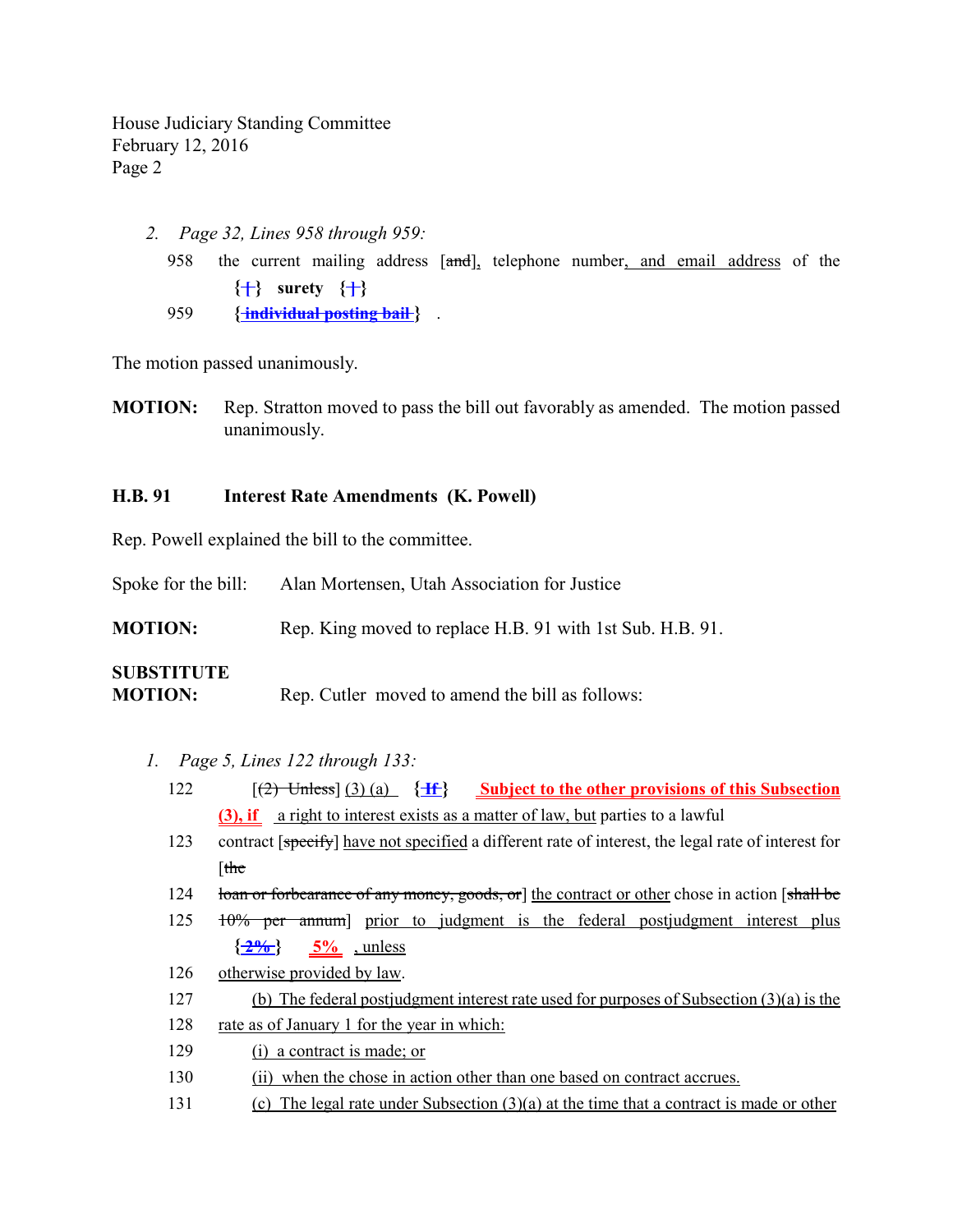- 132 chose in action accrues, shall remain the interest rate for the duration of the contract or other
- 133 chose in action.  **(d) The legal rate under Subsection (3)(a) may not be lower than 5%.**

The substitute motion to amend the bill failed, with Rep. Nelson and Rep. Cutler voting in favor.

# **SUBSTITUTE MOTION:** Rep. Snow moved to amend the bill as follows:

- *1. Page 5, Lines 122 through 133:*
	- 122 [(2) Unless] (3) (a) **{ If } Subject to the other provisions of this Subsection (3), if** a right to interest exists as a matter of law, but parties to a lawful
	- 123 contract [specify] have not specified a different rate of interest, the legal rate of interest for [the
	- 124 loan or forbearance of any money, goods, or 1 the contract or other chose in action [shall be
	- 125 10% per annum] prior to judgment is the federal postjudgment interest plus  $\{\frac{2\%}{2\%}\}$  5% , unless
	- 126 otherwise provided by law.
	- 127 (b) The federal postjudgment interest rate used for purposes of Subsection (3)(a) is the
	- 128 rate as of January 1 for the year in which:
	- 129 (i) a contract is made; or
	- 130 (ii) when the chose in action other than one based on contract accrues.
	- 131 (c) The legal rate under Subsection (3)(a) at the time that a contract is made or other
	- 132 chose in action accrues, shall remain the interest rate for the duration of the contract or other
	- 133 chose in action.  **(d) The legal rate under Subsection (3)(a) may not be lower than 5% or higher than 10%.**

The motion passed with Rep. Christensen, Rep. Hall, Rep. King, Rep. Stratton, and Rep. Wheatley voting in opposition.

**MOTION:** Rep. Snow moved to pass 1st Sub. H.B. 91 out favorably as amended. The motion passed with Rep. Christensen, Rep. Hall, Rep. King, Rep. Stratton, and Rep. Wheatley voting in opposition.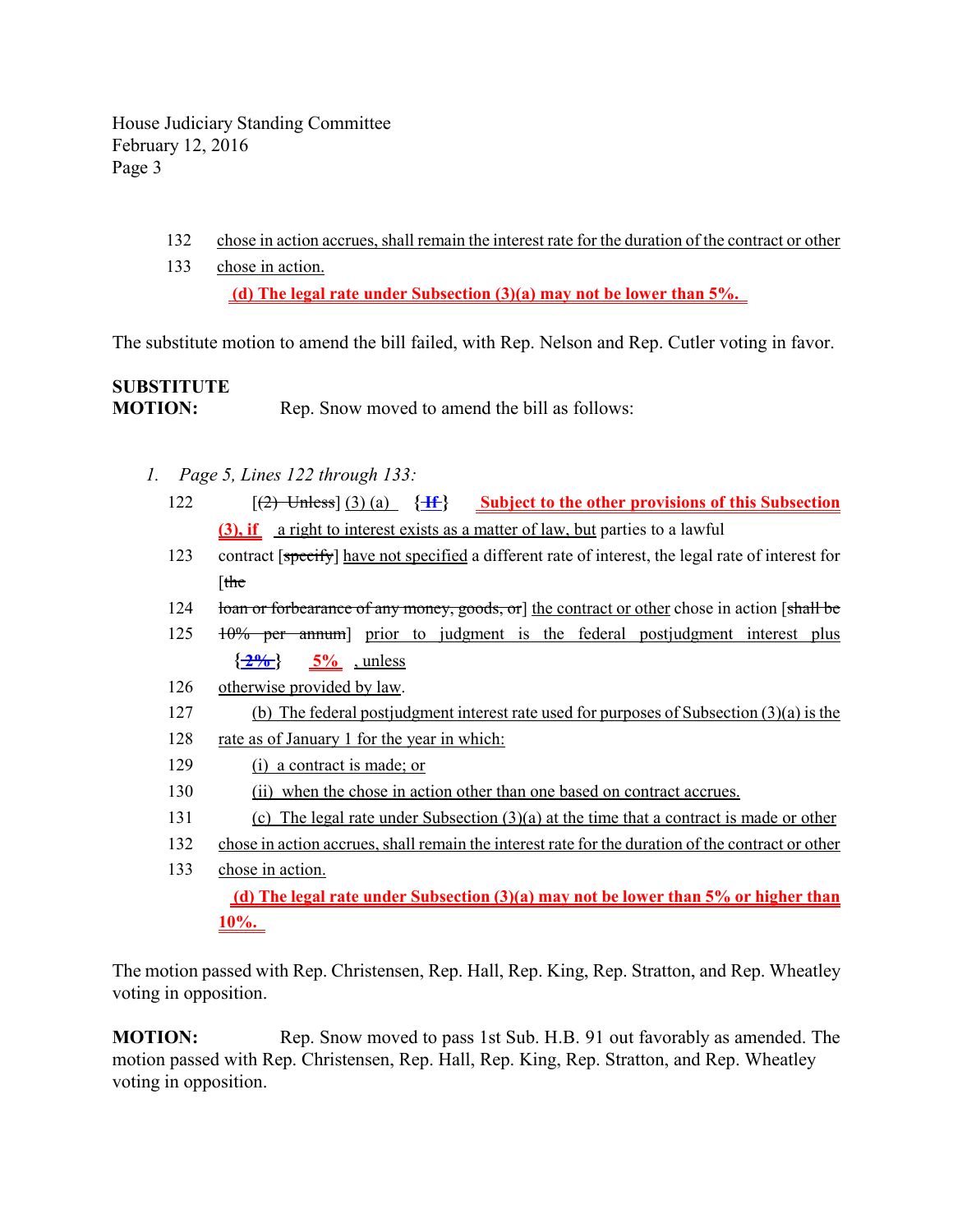## **H.B. 85 Private Attorney General Doctrine (B. Greene)**

Rep. Greene explained the bill to the committee with the assistance of Parker Douglas, Utah Attorney General Office.

Spoke to the bill: Adam Troupp, Association of Counties

Spoke for the bill: Alan Mortenson, Utah Association for Justice

**MOTION:** Rep. Snow moved to replace H.B. 85 with 1st Sub. H.B. 85 with the following amendment:

- *1. Page 2, Lines 26 through 30:*
	- 26 (1) Except as provided in Subsection (2), a court may award reasonable attorney fees
	- 27 and reasonable expert fees to the prevailing party in any action or proceeding **filed after May 9, 2016,** that is:
	- 28 (a) against the state or a political subdivision of the state; and
	- 29 (b) to enforce a constitutionally protected right, privilege, or immunity that transcends
	- 30 the plaintiff's individual interests.

The motion passed unanimously.

**MOTION:** Rep. Stratton moved to pass 1st Sub. H.B. 85 out favorably as amended. The motion passed unanimously.

### **H..B. 234 Adoptive and Foster Parents Amendments (A. Romero)**

Rep. Romero explained the bill to the committee with the assistance of Brent Platt, DHS.

Spoke to the bill: David Carlson, Utah Attorney General Office

Spoke for the bill: Troy Williams, Equality Utah

Spoke against the bill: Laura Bunker, United Families International Hillary Zekel, Utah Forum Jackie de Gaston, Eagle Forum

**MOTION:** Rep. Stratton moved to adjourn. The motion passed with Rep. Cox,